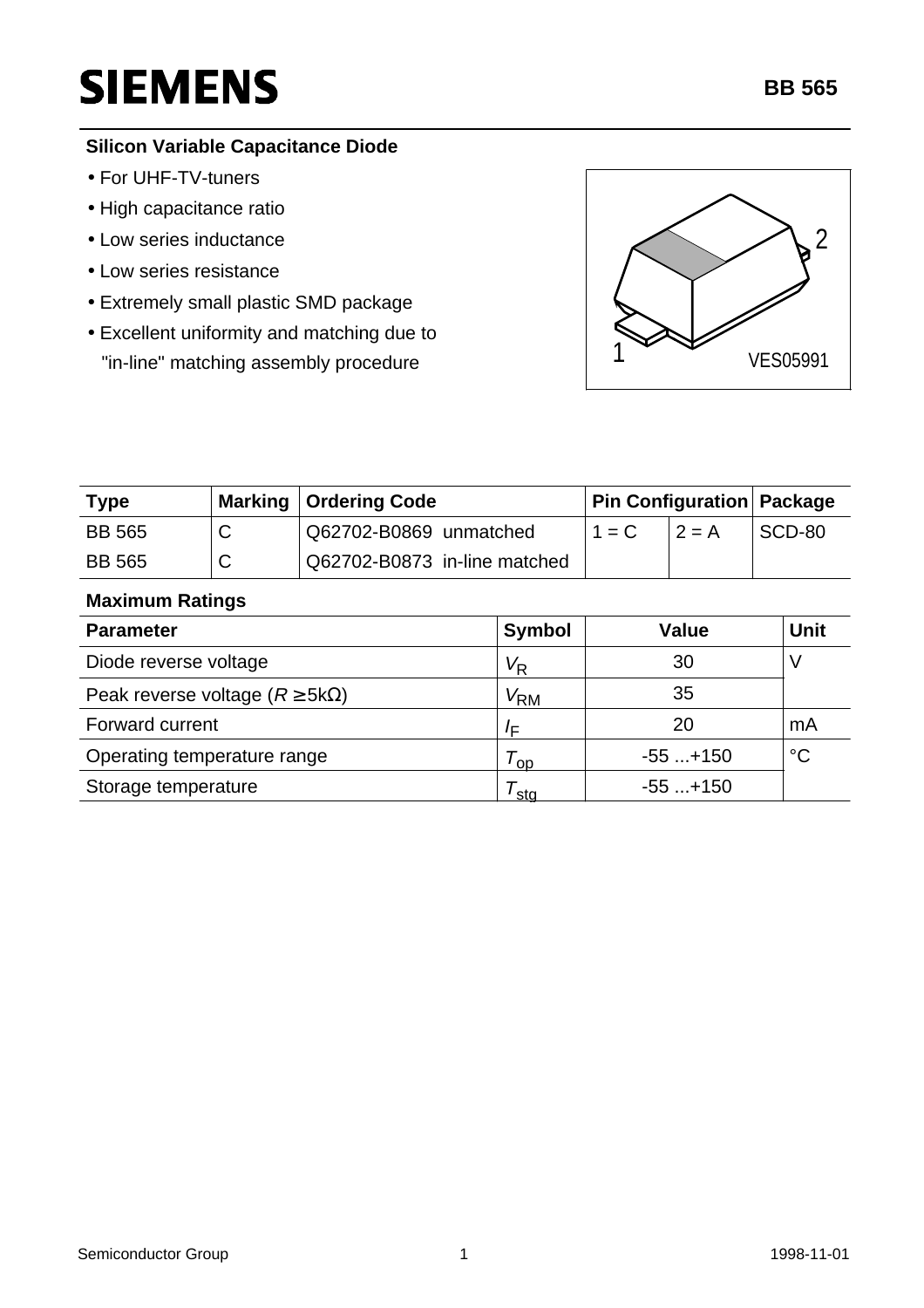| <b>Parameter</b>                                        | <b>Symbol</b>                  | <b>Values</b> |      |      | <b>Unit</b> |  |  |
|---------------------------------------------------------|--------------------------------|---------------|------|------|-------------|--|--|
|                                                         |                                | min.          | typ. | max. |             |  |  |
| <b>DC</b> characteristics                               |                                |               |      |      |             |  |  |
| Reverse current                                         | $I_{\mathsf{R}}$               |               |      | 10   | nA          |  |  |
| $V_R = 30 V$                                            |                                |               |      |      |             |  |  |
| Reverse current                                         | $I_{\mathsf{R}}$               |               |      | 200  |             |  |  |
| $V_R = 30 \text{ V}, T_A = 85 \text{ }^{\circ}\text{C}$ |                                |               |      |      |             |  |  |
| <b>AC characteristics</b>                               |                                |               |      |      |             |  |  |
| Diode capacitance                                       | $C_{\mathsf{T}}$               |               |      |      | pF          |  |  |
| $V_R$ = 1 V, $f$ = 1 MHz                                |                                | 18.5          | 20   | 21.5 |             |  |  |
| $V_R = 2 V, f = 1 MHz$                                  |                                | 13.2          | 14.8 | 16.4 |             |  |  |
| $V_R$ = 25 V, $f = 1$ MHz                               |                                | 1.85          | 2.07 | 2.28 |             |  |  |
| $V_R = 28$ V, $f = 1$ MHz                               |                                | 1.8           | 2    | 2.2  |             |  |  |
| Capacitance ratio                                       | $C_{T2}/C_{T25}$               | 6.3           | 7.2  | 8.1  |             |  |  |
| $V_R$ = 2 V, $V_R$ = 25 V, $f$ = 1 MHz                  |                                |               |      |      |             |  |  |
| Capacitance ratio                                       | $C_{\text{T1}}/C_{\text{T28}}$ | 9             | 10   | 11   |             |  |  |
| $V_R = 1$ V, $V_R = 28$ V, $f = 1$ MHz                  |                                |               |      |      |             |  |  |
| Capacitance matching 1)                                 | $\Delta C_T/C_T$               |               |      |      | $\%$        |  |  |
| $V_R$ = 1V to 28V, $f = 1$ MHz, 4 diodes sequence       |                                |               | 0.5  | 1.5  |             |  |  |
| $V_R$ = 1V to 28V, $f = 1$ MHz, 7 diodes sequence       |                                |               | 0.7  | 2    |             |  |  |
| Series resistance                                       | $r_{\rm s}$                    |               | 0.6  |      | $\Omega$    |  |  |
| $V_R = 3 V, f = 470 MHz$                                |                                |               |      |      |             |  |  |
| Series inductance                                       | $L_{\rm s}$                    |               | 0.6  |      | nH          |  |  |

## **Electrical Characteristics** at  $T_A = 25^{\circ}$ C, unless otherwise specified.

1) In-line matching. For details please refer to Application Note 047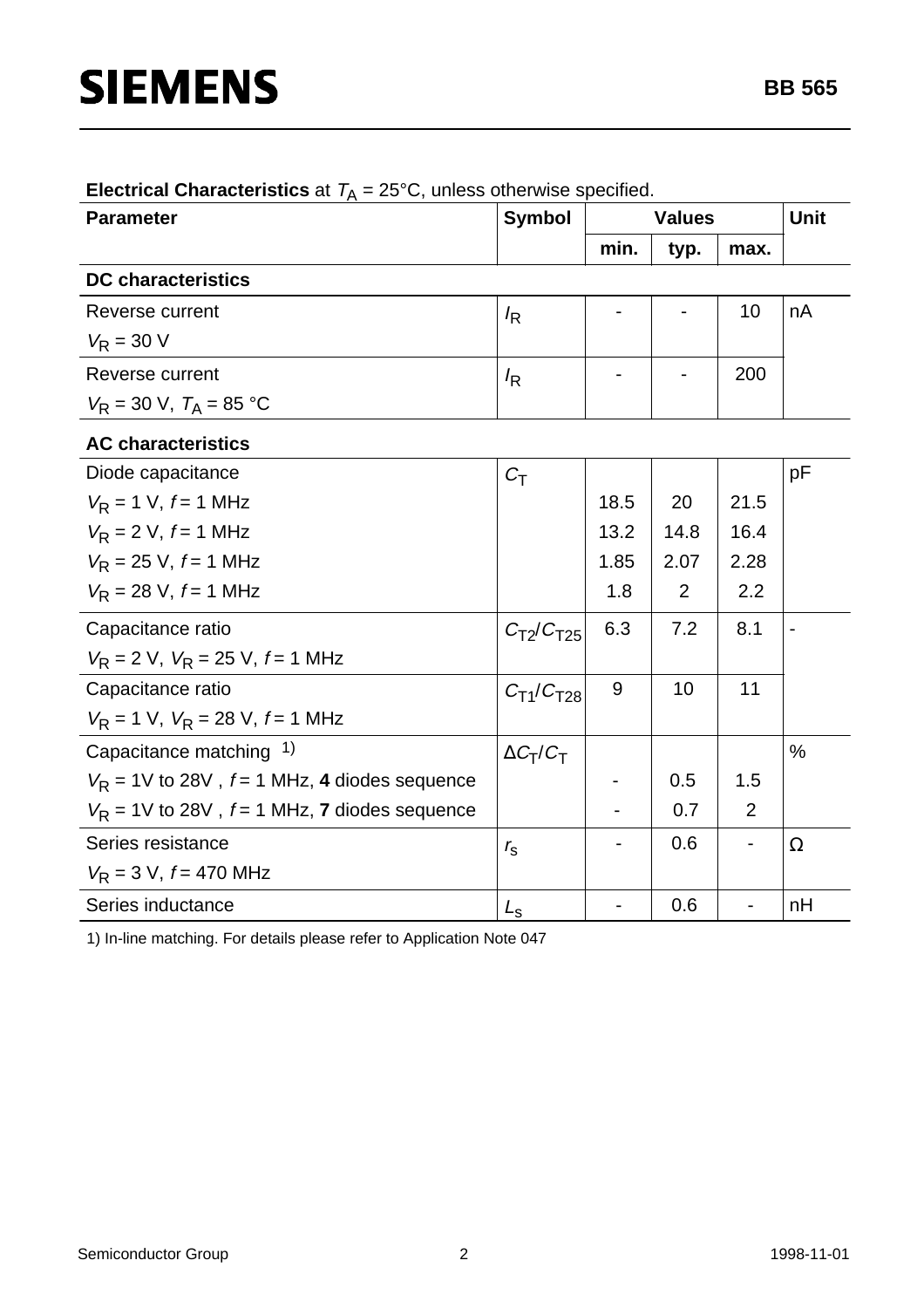## **Diode capacitance**  $C_T = f(V_R)$

 $f = 1$ MHz



## **Temperature coefficient of the diode**

**capacitance**  $T_{\text{Cc}} = f(V_{\text{R}})$ 



## **Reverse current**  $I_R = f(V_R)$

 $T_A$  = Parameter



**Reverse current**  $I_R = f(T_A)$ 

 $V_R = 28V$